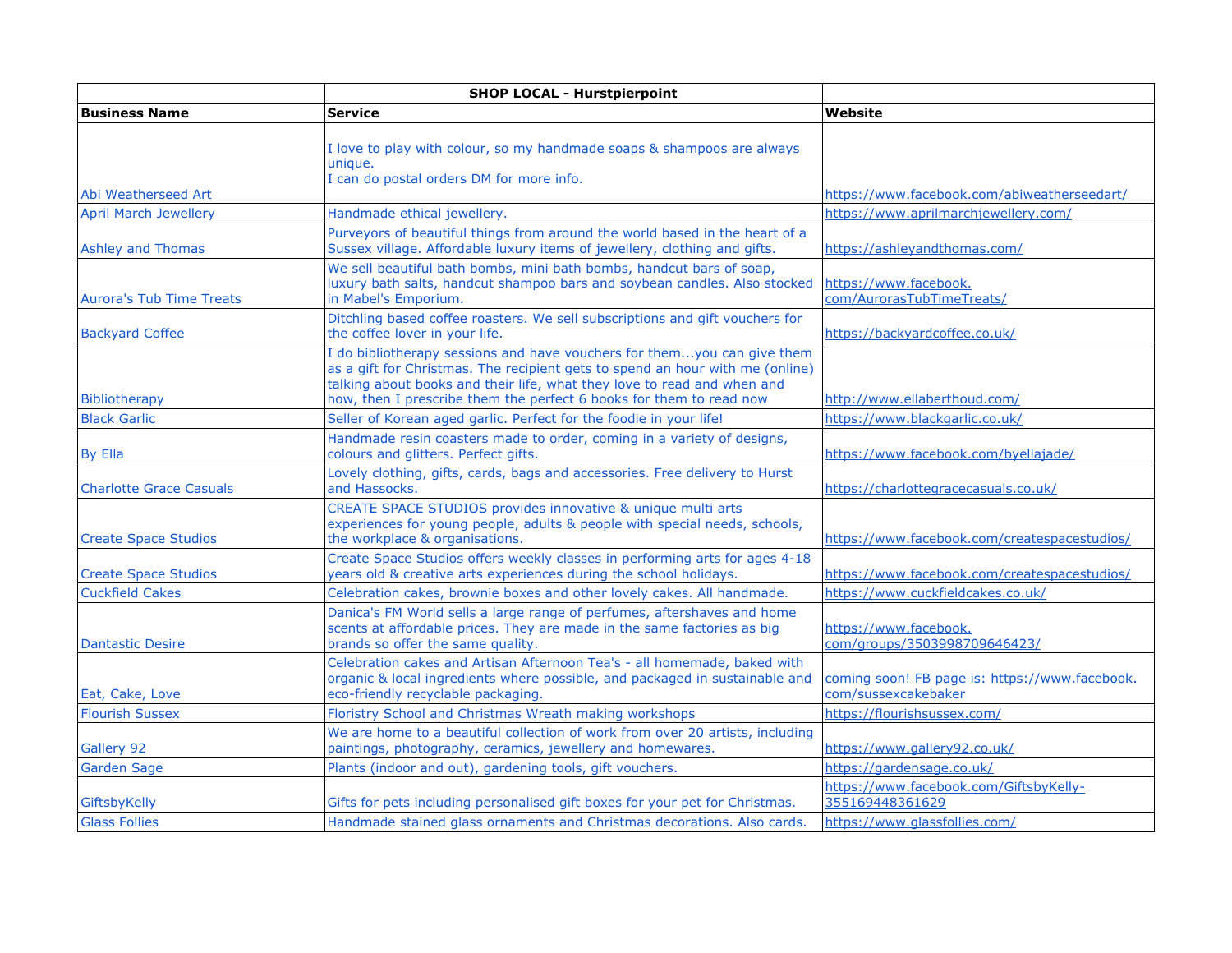| <b>Heaven Zest</b>                         | Hand made and beautifully crafted 100% eco soy wax melts, which are also<br>vegan friendly. Perfect to fill your home with some beautiful scents or as a<br>small gift.<br>Always cruelty free.                                          | https://www.facebook.com/Heaven-Zest-<br>227998628654228/ |
|--------------------------------------------|------------------------------------------------------------------------------------------------------------------------------------------------------------------------------------------------------------------------------------------|-----------------------------------------------------------|
| Hipahipa                                   | Handmade lampshades made in Hurstpierpoint. Original limited edition<br>designs                                                                                                                                                          | https://www.etsy.com/uk/shop/Hipahipa1                    |
| <b>Honor Makes Stuff</b>                   | Gorgeous handmade jewellery.                                                                                                                                                                                                             | https://www.etsy.com/shop/honormakesstuff/                |
| <b>Interiors By Georgie</b>                | Interior design. Gift vouchers available - from an hour's consultation to<br>property planning.                                                                                                                                          | http://www.interiorsbygeorgie.com/                        |
| Jackie Eke Photography                     | Specialist Dog and Pet Photographer. Offering fun and informal studio and<br>outdoor photography sessions to create beautiful imagery for beautiful<br>petsand the people that love them.                                                | https://www.jackieekephotography.co.uk/                   |
| <b>Jenny Hawkes Crafts</b>                 | Useful and fun items from recycled fabric. Great gifts. Cushions, toys,<br>coasters etc                                                                                                                                                  | https://www.etsy.<br>com/uk/shop/JennyHawkesCrafts        |
| <b>Jil Wild Journals</b>                   | Handmade Journals, Printables, Amber Jewellery and Gems                                                                                                                                                                                  | https://www.etsy.com/shop/jilwild/                        |
| <b>Kate Harries Art</b>                    | I am a landscape artist specialising in oil paintings of local scenes. I'm<br>available for commissions.                                                                                                                                 | https://www.kateharriesart.com/                           |
| <b>Kate McMinnies Ceramics</b>             | Porcelain ceramics inspired by the South Downs - Christmas tree<br>decorations.                                                                                                                                                          | https://www.etsy.com/uk/shop/KateMcMinnies                |
| <b>Little Bakers</b>                       | Baking kits for kids to teach them how to bake like pros. Order a monthly<br>box so your kids can learn a new thing every month.                                                                                                         | https://www.littlebakers.co.uk/                           |
| Love Unique Personal                       | Personalised gifts for the whole family including Christmas decorations and<br>toys.                                                                                                                                                     | https://www.love-up.co.uk/                                |
| <b>Marples Cakery</b>                      | Marples Cakery creates bespoke creations for special occasions and<br>everyday indulgences. We create everything from wedding and celebration<br>cakes, to cupcakes, brownies, traybakes, chocolate bombs, macarons and so<br>much more! | www.marplescakery.co.uk                                   |
| <b>Marram Trading</b>                      | Homeware, furniture and accessories. Perfect gifts for a stylish home.                                                                                                                                                                   | http://www.marramtrading.com/                             |
| Mary Kay Beauty                            | Independent Mary Kay Consultant. Cosmetics and beauty products. Can be<br>gift wrapped. Full returns policy.                                                                                                                             | https://www.marykay.co.uk/catwaage                        |
| <b>Molly Windels Design</b>                | Custom illustrations of your house. They make amazing gifts.                                                                                                                                                                             | https://mollywindels.wordpress.com/                       |
| <b>Posh Threads</b>                        | Beautiful ladies clothing and jewellery at very reasonable prices.                                                                                                                                                                       | https://poshthreads.co.uk/                                |
| <b>Profiles Health &amp; Beauty</b>        | Beauty products including Clarins, we gift wrap and deliver. Call to order.                                                                                                                                                              | https://www.profileshealthandbeauty.co.uk/                |
| <b>Reboot Reflexology</b>                  | Reflexology and gift vouchers. Based in the centre of Hurst.                                                                                                                                                                             | https://www.rebootreflexology.co.uk/                      |
| <b>Retrospective Sussex</b>                | Vintage emporium with eclectic delights from over 14 different traders.                                                                                                                                                                  | https://www.retrospectivesussex.com/                      |
| <b>Royal Wax</b>                           | Hand poured wax melts, perfect for Christmas gifts.                                                                                                                                                                                      | https://www.etsy.com/uk/shop/RoyalWaxMelts                |
| Ruth Lawrenson Retail Buying<br>Consultant | I guide, help & support designer/makers, independent retail brands &<br>retailers to drive sales & increase traffic.                                                                                                                     | Www.ruthlawrenson.com                                     |
| Scented Home Candle Co                     | Homemade scented soy wax candles and melts. Perfect Christmas gifts.                                                                                                                                                                     | www.ScentedHomeCandleCo.co.uk                             |
| <b>Sensory Resin by Carrie</b>             | Resin resources such as sensory discs and numbers.                                                                                                                                                                                       | https://etsy.me/2FsmV5S                                   |
| Shikoba Art                                | Handmade felt and feather hairpieces and brooches. They make wonderful<br>aifts.                                                                                                                                                         | https://folksy.com/shops/ShikobaArt                       |
| <b>Shop With Grace</b>                     | Christmas cards, greetings cards, candles, jewellery, notebooks - all with<br>25% to Tommys and sands.                                                                                                                                   | https://www.shopwithgrace.co.uk/                          |